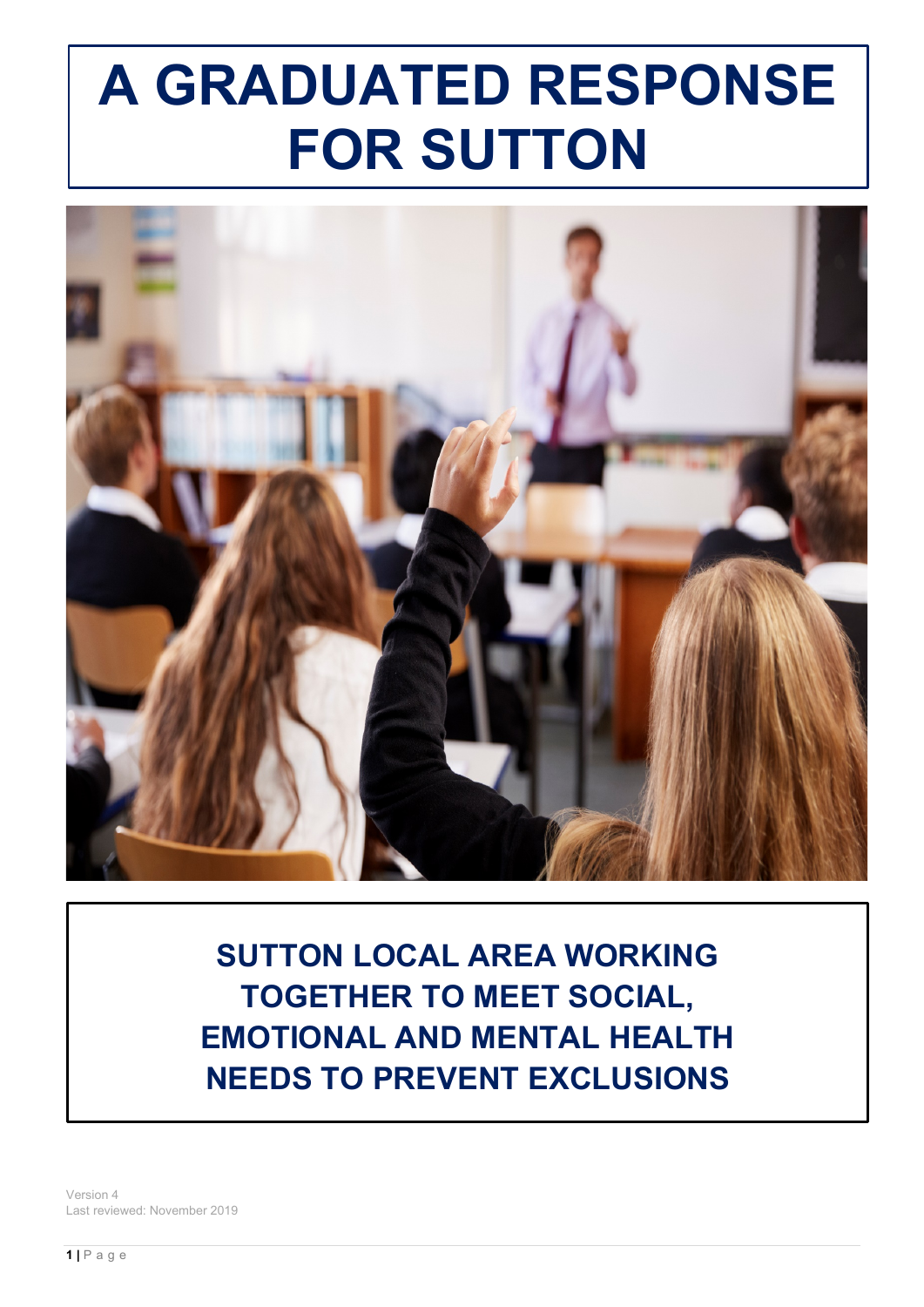# **AIMS AND PRINCIPLES**

- To have a consistent approach and common language across all Sutton Schools and the local area to meet social, emotional and mental health needs and to prevent exclusions
- To enable every child and young person to benefit from high-quality education that supports them to fulfil their potential
- To enable the learning of all children who are disengaged

#### **"WE ARE COLLECTIVELY AMBITIOUS FOR OUR CHILDREN AND YOUNG PEOPLE. TOGETHER WE WANT TO PROVIDE THEM WITH THE BEST CHANCES TO ACHIEVE THE BEST OUTCOMES IN LIFE, WHATEVER THEIR STARTING POINT, AND PREPARE THEM EFFECTIVELY FOR ADULTHOOD"**

# **PHILOSOPHIES**

- Every child, regardless of their characteristics, needs, or the type of school they attend, deserves a high-quality education.
- An unwanted behaviour may be as a result of unmet need, SEND, social and/or environmental factors.
- Individualised responses are necessary to support each child or young person's individual circumstances.
- Reasonable adjustments will need to be made as necessary to support individual needs.
- A multi-agency approach is required to understand and address the complex underlying needs that children and young people may have.
- Staff need the opportunity to develop skills to provide support where children and young people need it.
- Particular consideration should be given to pupils from groups who are vulnerable to exclusion.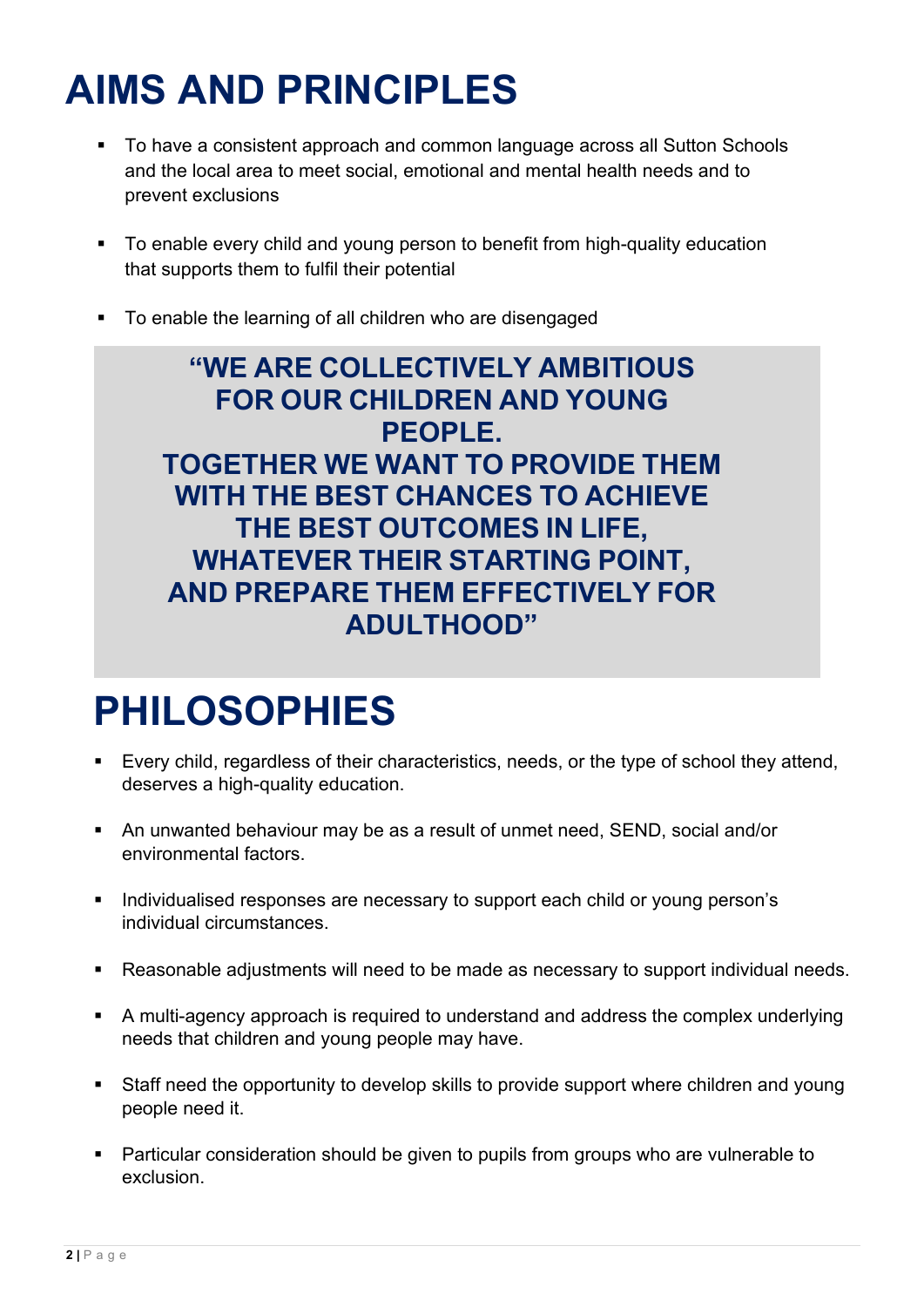# **HOW TO USE THIS DOCUMENT**

- Each child's circumstance is different, and progress is not linear. A situation may escalate or de-escalate quickly, resulting in movement across stages.
- Interventions should not only be used at a specific level, for example a child may be at stage 3 but the expectation is that staff would continuing using strategies from stage 1 or 2.
- Intervention used should be approached using the Assess, Plan, Do, Review model, ensuring that clear outcomes are identified, are monitored and tracked for impact.
- This is a model that is underpinned by the recommendations made in the Timpson Review and the 2019 Ofsted framework. As these recommendations become practice, this framework and model will continue to develop. This model will also be aligned to the outcomes of the High Needs Block review.
- Where learning needs are identified, schools should continue to follow the guidance of the SEND Code of Practice to ensure that appropriate steps are taken to support the child's access to education.
- This is a positive model that aims to keep children and young people accessing a mainstream education.
- The Graduated Response is intended to support schools to work with children and young people who have ongoing concerns. One off, serious incidents in schools would continue to be dealt with as deemed appropriate by the Headteacher on an individualized basis.
- Whilst there is reference to MASH in this document, usual LA guidelines for use of MASH for immediate safeguarding concerns should continue to be followed.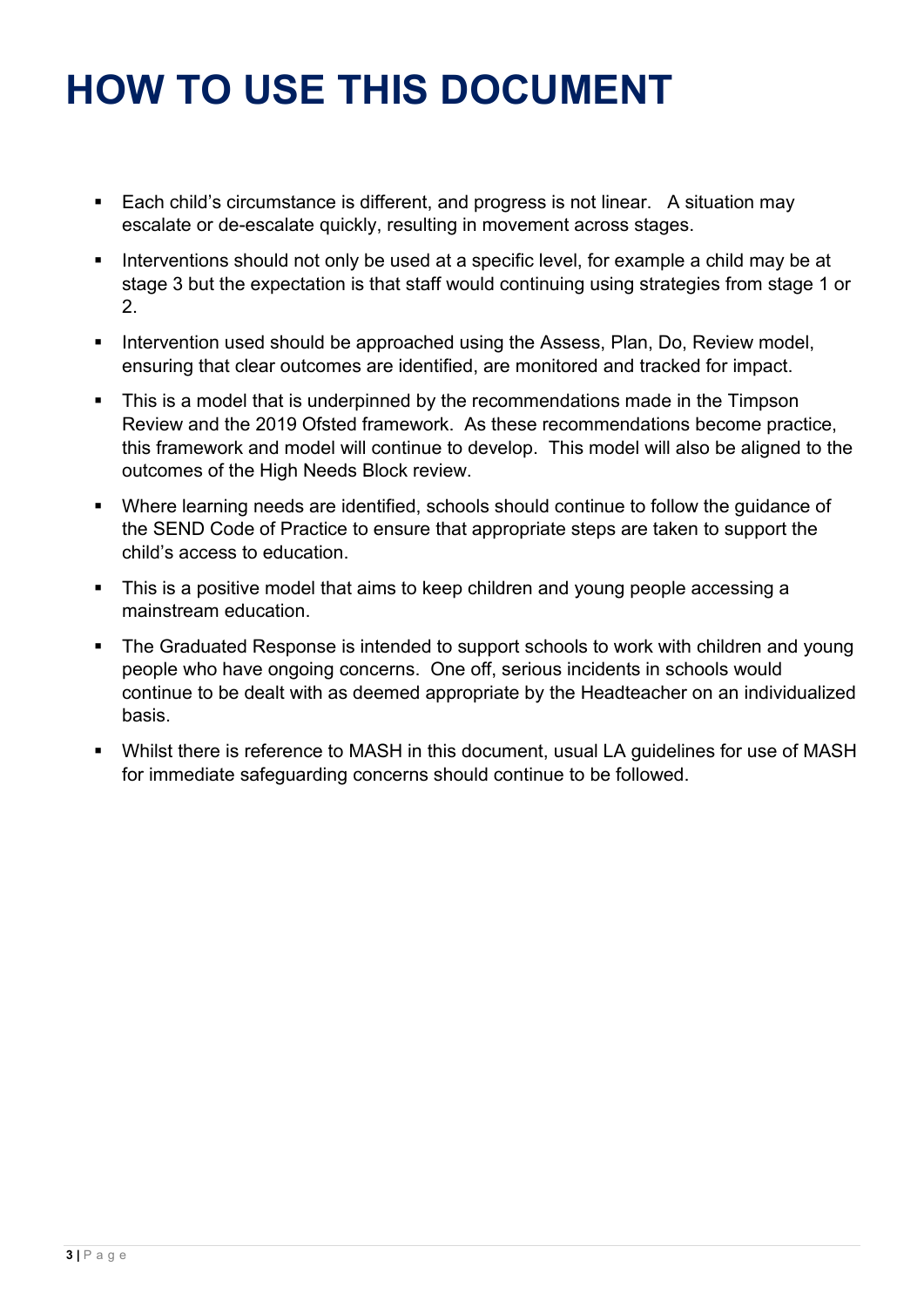# **STAGE 1 – SCHOOL**

| Intervention                  |                                                               | Aim                                                                                | <b>Notes</b>                                                                                                                                        |
|-------------------------------|---------------------------------------------------------------|------------------------------------------------------------------------------------|-----------------------------------------------------------------------------------------------------------------------------------------------------|
|                               | <b>Staff training</b><br>programme                            | To provide staff the<br>required skills                                            | Identify CPD needs.<br>Ensure trauma and attachment awareness.                                                                                      |
| Advance planning & Assessment | <b>Root cause</b><br>analysis                                 | To understand the underlying<br>reasons for the behaviours                         | Internal / external factors explored.<br>Talking to child and key adults. Are child's<br>basic needs being met?                                     |
|                               | <b>SEND</b><br>discussion                                     | To address any<br>learning needs                                                   | Progress data and teacher input reviewed<br>SENCO uses information to help explore and<br>resolve need                                              |
|                               | <b>Liaison between</b><br>primary and<br>secondary<br>schools | To ensure that there early<br>and ongoing communication<br>between schools         | Information sharing can support schools to<br>understand the underlying reasons for<br>behaviour                                                    |
| Home / school development     | <b>Team around the</b><br>child<br>Internal                   | To ensure a consistent approach<br>between home and school                         | Solution-focused meeting that brings<br>teachers, family and other professionals<br>together<br>Development of a plan to support positive<br>change |
|                               | <b>Family Support</b>                                         | To build capacity within the<br>family to support the child                        | Pastoral lead or family support worker<br>engages with family<br>Specific strategies provided to family                                             |
|                               | <b>Positive parental</b><br>engagement                        | To empower parents to support<br>a 'one voice' approach to<br>supporting the child | Early contact is made by school to family<br>Meeting with family helps gain fuller<br>understanding of the child both in / out<br>school.           |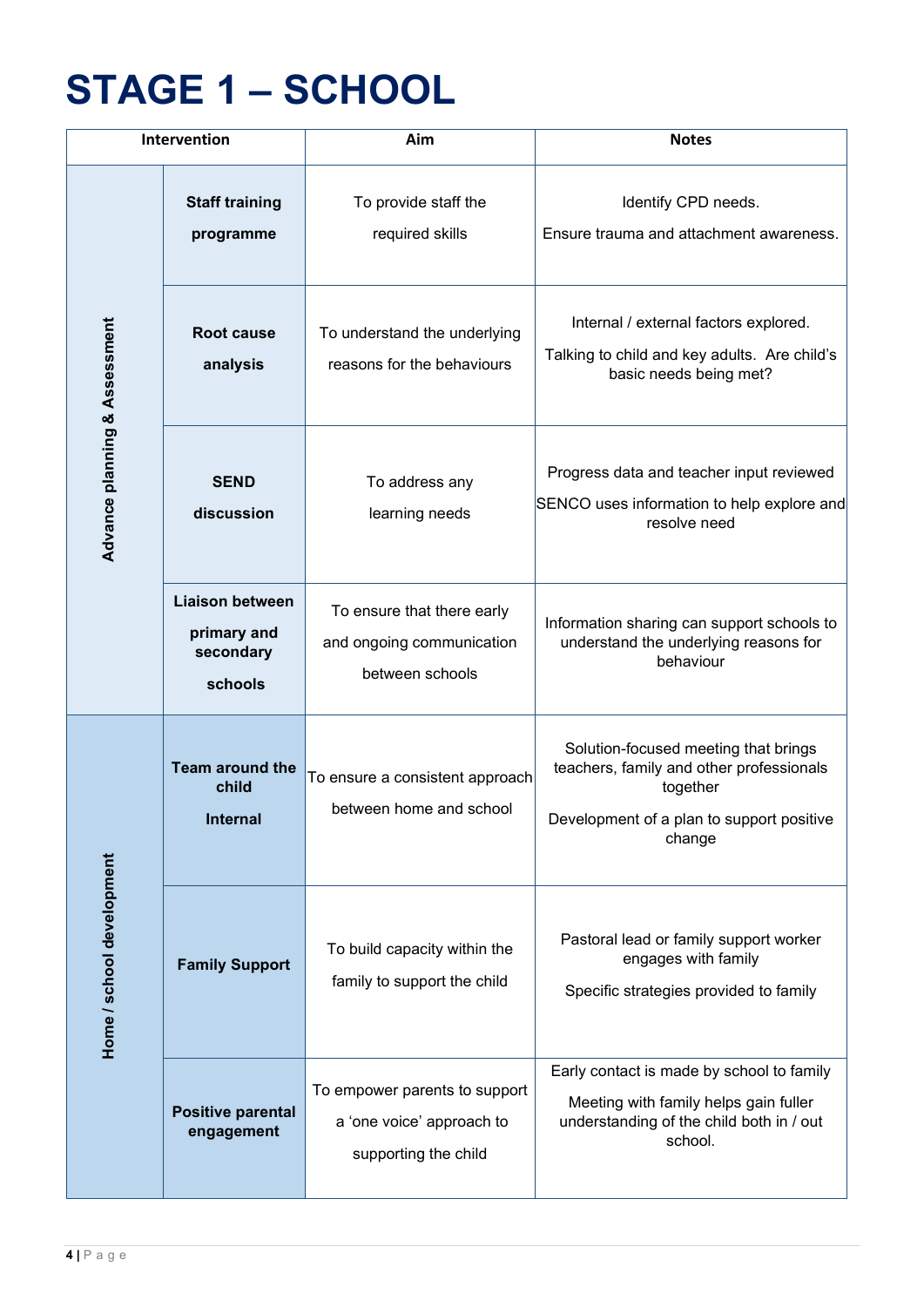|                                          | To develop an anticipatory       | Themes and trends identified (times of                                       |  |
|------------------------------------------|----------------------------------|------------------------------------------------------------------------------|--|
| <b>Monitoring</b>                        | approach to behaviour            | day/days of week/teacher specific/subject<br>specific/peer groups)           |  |
|                                          | management.                      |                                                                              |  |
|                                          |                                  | Outline of behavioural pattern achieved                                      |  |
|                                          |                                  | Individualized targets and rewards                                           |  |
| <b>Rewards</b>                           | To ensure a child understands    | Creative approaches to support behavioural                                   |  |
|                                          | how to gain positive attention   | change                                                                       |  |
|                                          |                                  |                                                                              |  |
| <b>Consistent</b>                        | To ensure that all staff respond | Coordinated articulation of information to                                   |  |
| approach to<br>child's behaviours        | with 'one voice' to provide      | staff                                                                        |  |
| agreed and<br>understood by all          |                                  | constructive consistency for the Monitoring ensures consistent understanding |  |
| staff                                    | child                            | and application by staff.                                                    |  |
|                                          |                                  |                                                                              |  |
|                                          | To ensure that teacher planning  | SENCO to coordinate support for teachers                                     |  |
| In lesson support                        | is directed towards to meeting   | Differentiated content/approach                                              |  |
|                                          | individual need                  |                                                                              |  |
|                                          |                                  |                                                                              |  |
|                                          |                                  | This may involve regular support in place of<br>a lesson                     |  |
| <b>Adapted timetable</b>                 | To create flexible ways of       | Monitored, time-limited                                                      |  |
|                                          | supporting the child             | Ongoing access to high quality education.                                    |  |
|                                          |                                  |                                                                              |  |
|                                          | To develop an anticipatory       | To give time limited opportunities for calm                                  |  |
| <b>Timeout (lessons /</b><br>breaktimes) | approach to prevent              | and reflection                                                               |  |
|                                          | behaviour escalation.            | Planned and strategic with clear aim                                         |  |
|                                          |                                  | All services to support each other as critical                               |  |
|                                          | To ensure reflective learning    | friends                                                                      |  |
| <b>Reflective practice</b>               | Is common place amongst          | Adopting a high challenge/high support                                       |  |
|                                          | professional                     | approach to ensure practice continually<br>develops.                         |  |
|                                          |                                  | Pastoral programmes put in place                                             |  |
| <b>Specialised</b>                       | To address the needs             | Anger management/ELSA/talk and draw etc                                      |  |
| behavioural<br>support groups            | of pupil groups                  |                                                                              |  |
|                                          |                                  |                                                                              |  |
|                                          | To ensure provision identified   |                                                                              |  |
| <b>School EHCP</b>                       | in EHCP is being applied         | Schools carry out own EHCP review                                            |  |
| review                                   | appropriately.                   |                                                                              |  |
|                                          |                                  |                                                                              |  |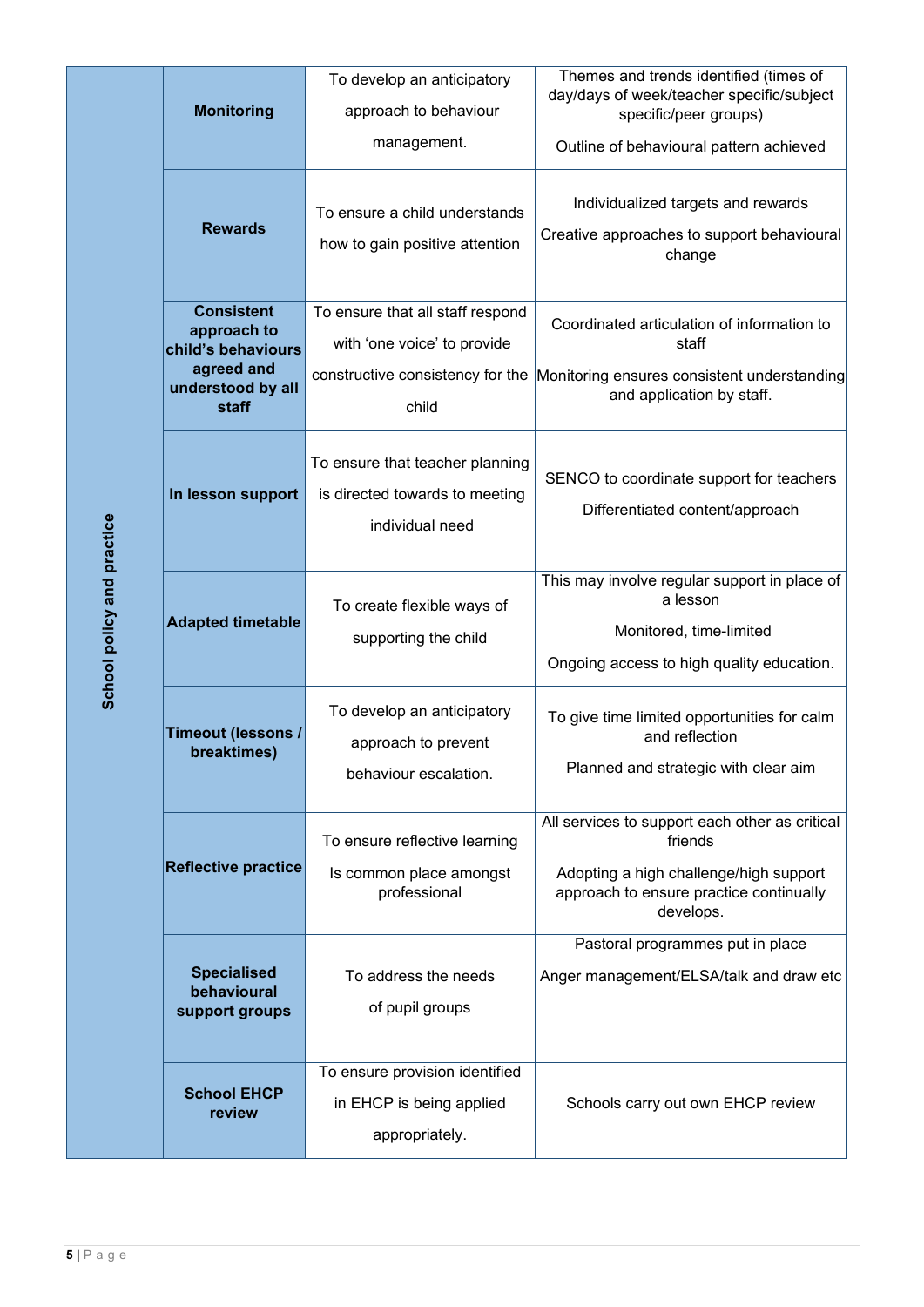|                              | <b>School nurse</b> | To identify whether there is an<br>unmet health related need                | Nurse drop-in takes place in school                                                                                                                 |
|------------------------------|---------------------|-----------------------------------------------------------------------------|-----------------------------------------------------------------------------------------------------------------------------------------------------|
| Specialist in school support | <b>Adult mentor</b> | To provide an opportunity for<br>the child to find ways to move<br>forwards | For the child to identify a trusted adult that<br>can be their go to if they feel they are<br>struggling.<br>Opportunity to have regular check ins. |
|                              | <b>Counselling</b>  | To support the child<br>emotional needs                                     | ELSA or equivalent / pastoral support /<br>school counsellor                                                                                        |
|                              |                     |                                                                             |                                                                                                                                                     |
|                              |                     |                                                                             |                                                                                                                                                     |
|                              |                     |                                                                             |                                                                                                                                                     |
|                              |                     |                                                                             |                                                                                                                                                     |
|                              |                     |                                                                             |                                                                                                                                                     |
|                              |                     |                                                                             |                                                                                                                                                     |
|                              |                     |                                                                             |                                                                                                                                                     |
| $6 P$ a g e                  |                     |                                                                             |                                                                                                                                                     |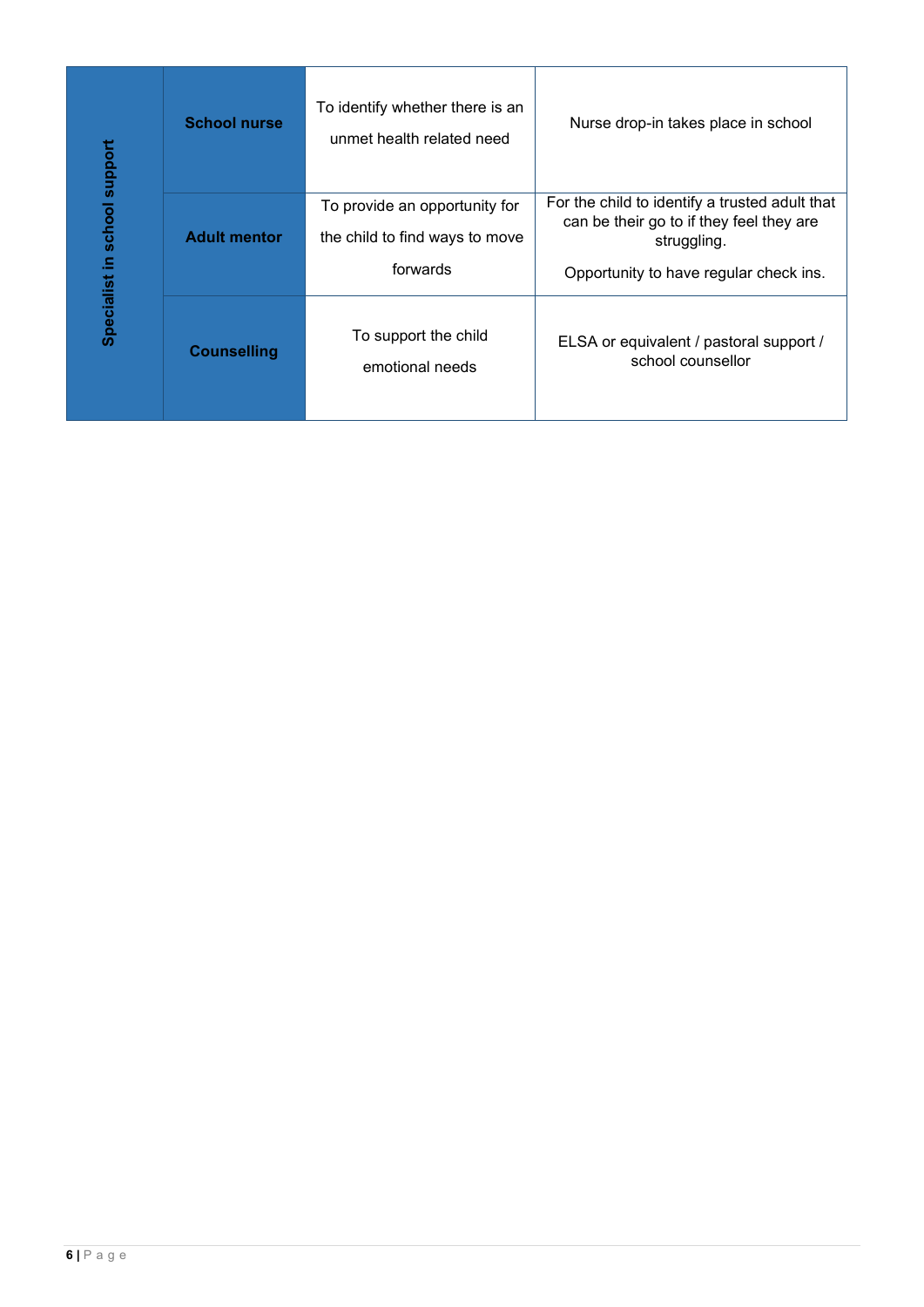# **STAGE 2 – OUT REACH**

| Intervention                    |                                                                   | Aim                                                                                                                                                                       | <b>Notes</b>                                                                                                                                                                                                                                                                       |
|---------------------------------|-------------------------------------------------------------------|---------------------------------------------------------------------------------------------------------------------------------------------------------------------------|------------------------------------------------------------------------------------------------------------------------------------------------------------------------------------------------------------------------------------------------------------------------------------|
| Advance planning and Assessment | Root cause analysis 2                                             | To review whether the<br>underlying reasons for<br>behaviour have been<br>accurately identified                                                                           | Further discussion with the child, family and<br>teachers                                                                                                                                                                                                                          |
|                                 | <b>EHAT</b>                                                       | To complete a holistic<br>assessment of a family's needs<br>and to identify a coordinated<br>response from other necessary<br>services as part of a timely<br>action plan | An EHAT should be undertaken when:<br>a child is at Tier 2 of the LSCB Threshold<br>document<br>a family are displaying 2 or more Early<br>Help indicators<br>more understanding is needed about a<br>family's situation<br>to bring professionals together with a TAF<br>approach |
|                                 | <b>Team Around the</b><br><b>Child</b><br><b>External Support</b> | To create a collaborative<br>approach with external<br>professionals                                                                                                      | Agencies/professionals share knowledge<br>Develop a package of support                                                                                                                                                                                                             |
|                                 | <b>Teacher forum</b>                                              | To ensure a consistent<br>application of strategies<br>identified by professionals                                                                                        | Professionals attend school based meeting<br>Inform teachers of key strategies to<br>support the child                                                                                                                                                                             |
|                                 | <b>School Early Help</b><br>support                               | To access support at<br>the earliest stage                                                                                                                                | School Early Help Offer to access support                                                                                                                                                                                                                                          |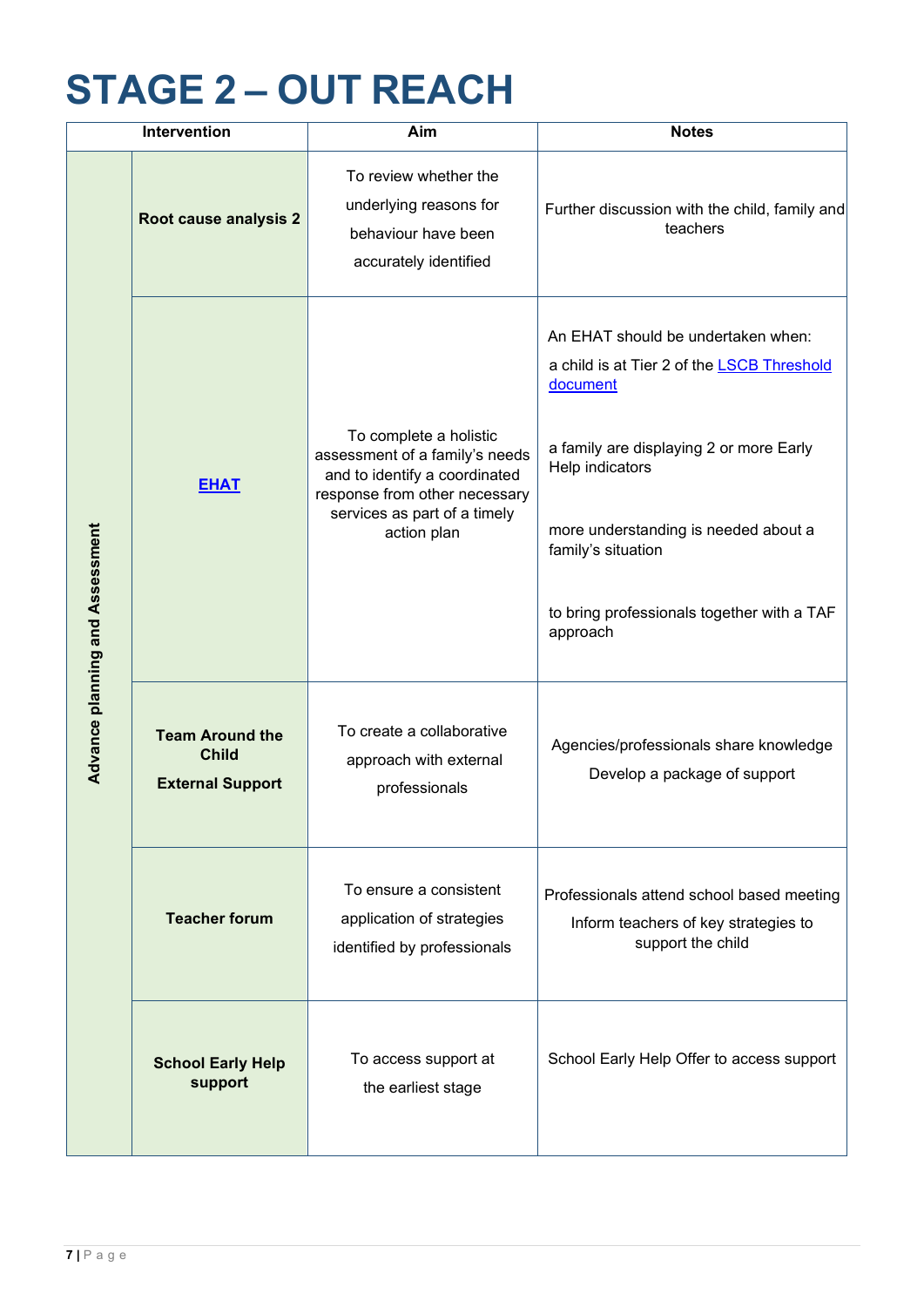| Out reach interventions | <b>Targeted Youth</b><br><b>Support groups</b>          | To provide group-based<br>support to students<br>causing concern                                                                                            | A 4 week programme delivered in the<br>school<br>Accessed through School Early Help<br>Support                                                                                                                |
|-------------------------|---------------------------------------------------------|-------------------------------------------------------------------------------------------------------------------------------------------------------------|---------------------------------------------------------------------------------------------------------------------------------------------------------------------------------------------------------------|
|                         | <b>Targeted Youth</b><br><b>Support Reaching</b><br>Out | To provide 1:1 support<br>to the child both within<br>and outside school                                                                                    | Bespoke support addressing route causes<br>for behaviour<br>Supporting child to stay in mainstream<br>education                                                                                               |
|                         | <b>Early Help Change Up</b><br><b>Project</b>           | Targeted preventative work for<br>children in years 6, 7 and 8<br>identified as at risk of exclusion  1. One to one support                                 | (For years $7 & 80$ )<br>'Step up' enrichment sessions - one day per<br>week for 6 weeks off school site at the<br>Quad.<br>(For years 5, 6, 7 and 8)<br>2. Whole family support                              |
|                         |                                                         |                                                                                                                                                             | 3. Restorative support in schools<br>4. Specialist advice and consultancy<br>5. IDM Project support                                                                                                           |
|                         | <b>Outreach work with</b><br>other provisions           | To provide mainstream schools<br>support from other provisions<br>with challenging children<br>and young people                                             | APs become involved in working with<br>children and schools at an early stage<br>Sharing of expertise and strategies                                                                                          |
|                         | <b>SEND Support</b>                                     | To provide SEN Support<br>Guidance                                                                                                                          | Sutton SEN Support are engaged to<br>provide strategies to help the school<br>support the child                                                                                                               |
|                         | <b>Educational</b><br><b>Psychology</b>                 | To identity strategies to<br>support child                                                                                                                  | School engage EP services to identify any<br>further needs and provide strategies to<br>support the child                                                                                                     |
|                         | <b>Therapies (SALT/OT)</b>                              | To identify strategies to<br>support child                                                                                                                  | School engage SALT/OT services to<br>identify any further need and provide<br>strategies to support the child                                                                                                 |
|                         | <b>CAMHS</b>                                            | To support the mental<br>health of a child                                                                                                                  | A CAMHS referral is made to access<br>specialist mental health support                                                                                                                                        |
|                         | <b>Paving the Way</b>                                   | To identify and address root<br>causes of behaviour which may<br>include the identification of<br>further need. To empower<br>schools & families to support | Bespoke support for each child. Support<br>offered will vary depending on the<br>individual needs of the child and family.<br>The PTW team work within school and<br>externally with families where necessary |
| $8$   $P$ a g e         |                                                         |                                                                                                                                                             |                                                                                                                                                                                                               |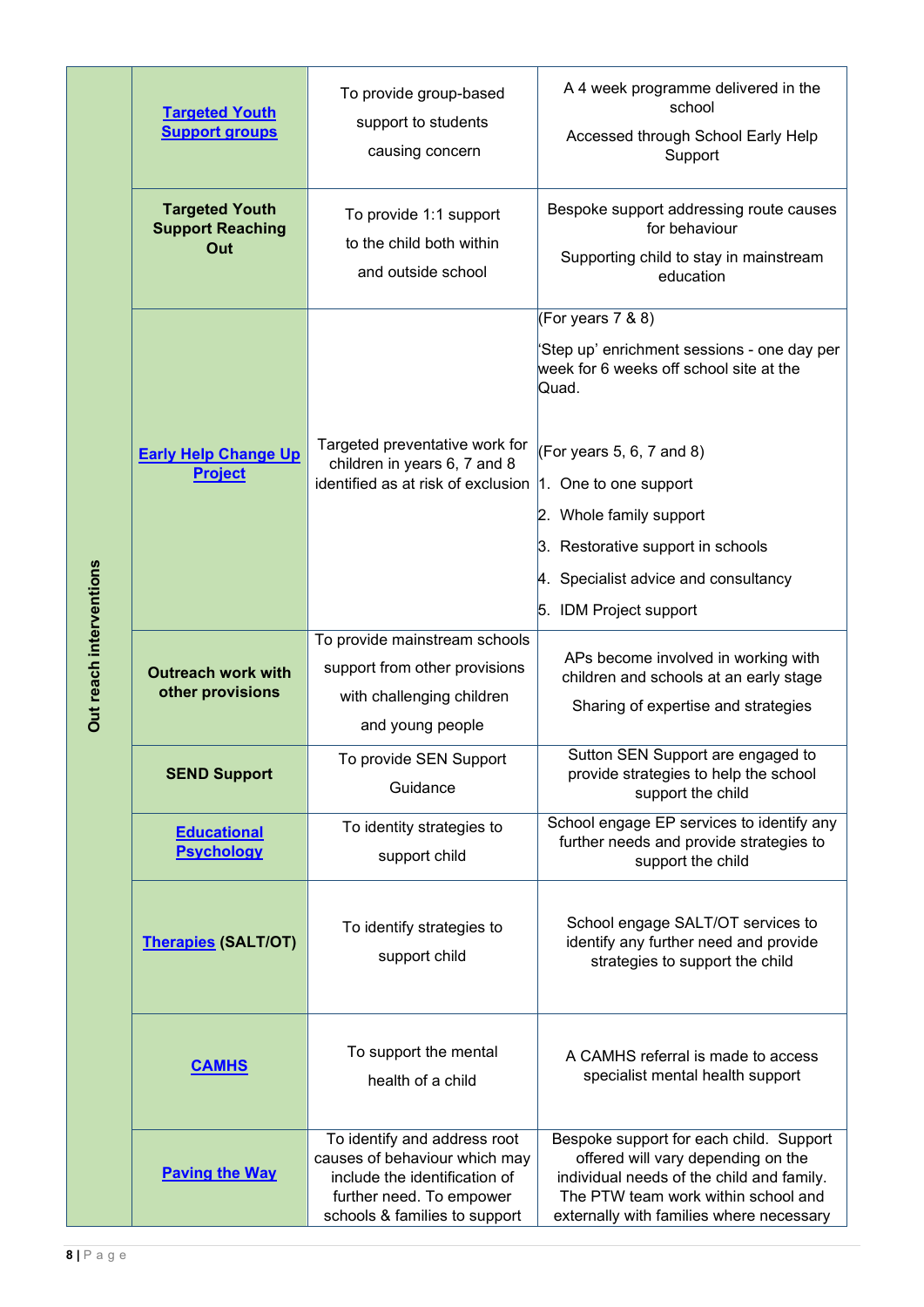|                                                                  | the child more effectively, and<br>enable the child to have a<br>better understanding of their<br>own behaviours with strategies<br>for self-regulation | and appropriate to ensure a holistic<br>approach aged 5-11 years                                                                                                                                                                                         |
|------------------------------------------------------------------|---------------------------------------------------------------------------------------------------------------------------------------------------------|----------------------------------------------------------------------------------------------------------------------------------------------------------------------------------------------------------------------------------------------------------|
| <b>Early Years SEND</b><br><b>Advisory Team</b>                  | To give advice, support and<br>practical help to our early years<br>colleagues in any Ofsted<br>registered childcare / early<br>education 'settings'    | Training for SENCo<br>Other training, including 'bespoke' where<br>requested, on all sorts of SEND issues.<br>Help practitioners to develop and improve<br>their inclusive practice and support where<br>there are challenges.<br>Help to draw up an IEP |
| <b>MASH referral</b>                                             | To engage social<br>care support                                                                                                                        | Where a child continues to cause concern<br>over time a MASH referral may be relevant                                                                                                                                                                    |
| <b>Positive Parental</b><br><b>Engagement (Limes</b><br>support) | To engage parents more<br>strongly in supporting the<br>school                                                                                          | School communicates with Limes to find<br>approaches for achieving positive parental<br>engagement                                                                                                                                                       |
| <b>Domestic Abuse</b><br><b>Support</b>                          | To provide a range of support<br>services for families who are<br>living with or have experienced<br>Domestic Abuse                                     | <b>Transform Sutton</b>                                                                                                                                                                                                                                  |
| <b>Vulnerable Pupil</b><br><b>Panel</b>                          | To clarify progress<br>and next steps                                                                                                                   | Discussion takes place to help the school<br>review current progress with child.<br>Opportunity for further intervention to be<br>gained                                                                                                                 |
| <b>Youth Offending</b><br><b>Team</b>                            | To provide support for young<br>people who may be vulnerable<br>to being led into crime                                                                 | <b>YouThink prevention support</b>                                                                                                                                                                                                                       |
| <b>School nurse</b>                                              | To provide medical support<br>and signposting for a<br>range of issues                                                                                  | School makes referral to school nurse                                                                                                                                                                                                                    |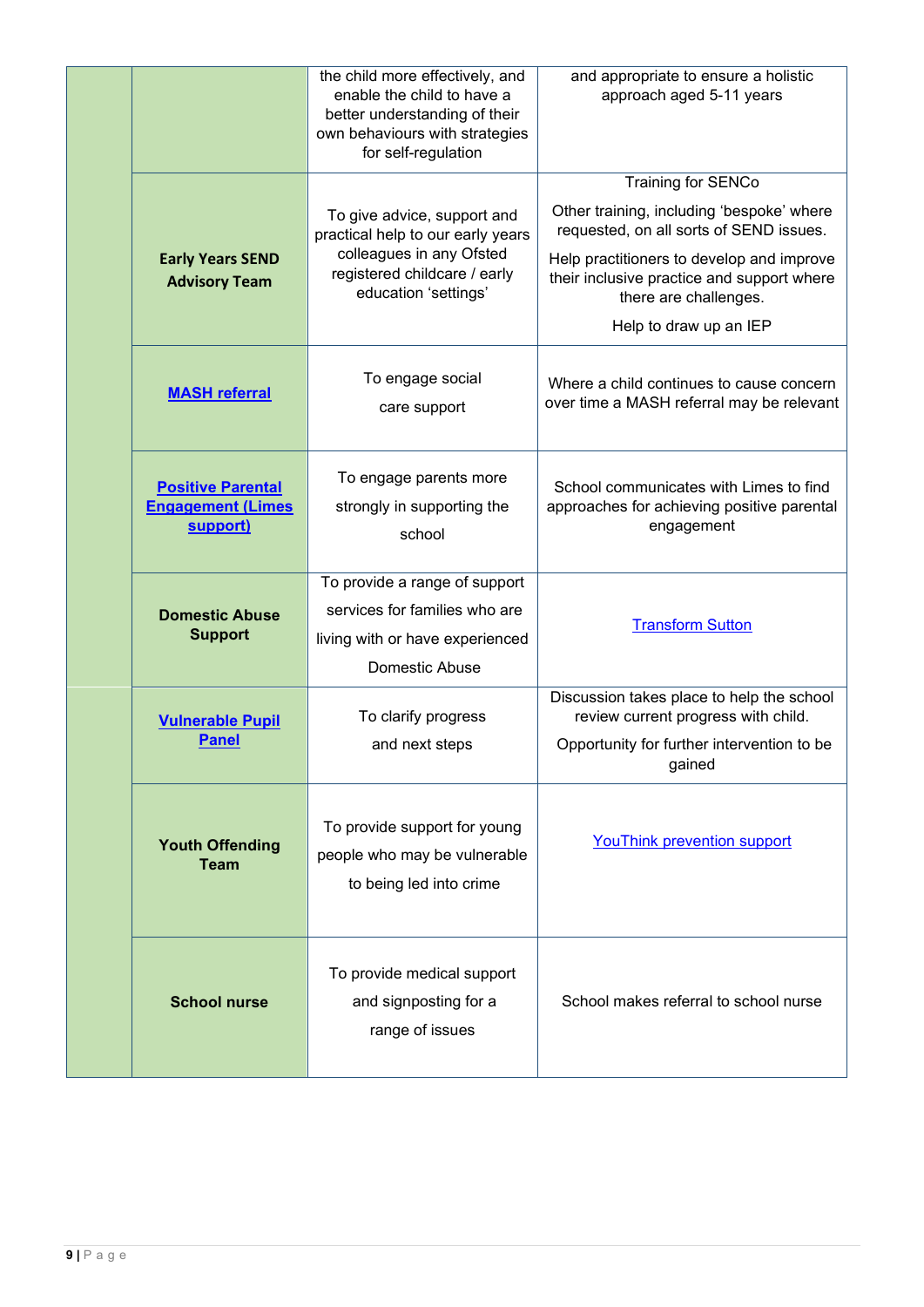| <b>Limes Outreach</b>                          | Assess support and<br>advice from Limes                                                        | Accessed through VPP                                                                                                                                                  |
|------------------------------------------------|------------------------------------------------------------------------------------------------|-----------------------------------------------------------------------------------------------------------------------------------------------------------------------|
| <b>Turn Around / Nurture</b>                   | To provide group interventions<br>that address behaviours that<br>are challenging for schools. | Referral via VPP<br>Nurture - Age 5-11<br>TurnAround - Age 11-16                                                                                                      |
| <b>Personal Support</b><br>Plan                | To provide targeted support<br>and review for child                                            | Schools may choose to start this either<br>earlier or later depending on approach                                                                                     |
| <b>Restorative Justice</b><br><b>Framework</b> |                                                                                                | <b>Refer through Early Help</b>                                                                                                                                       |
| <b>Off the record</b>                          | Mental and emotional health<br>support services                                                | (Support starts at age 11 but can vary for<br>different services)<br>Face to face counselling<br>Drop in sessions<br>Online support<br>Support for parents and carers |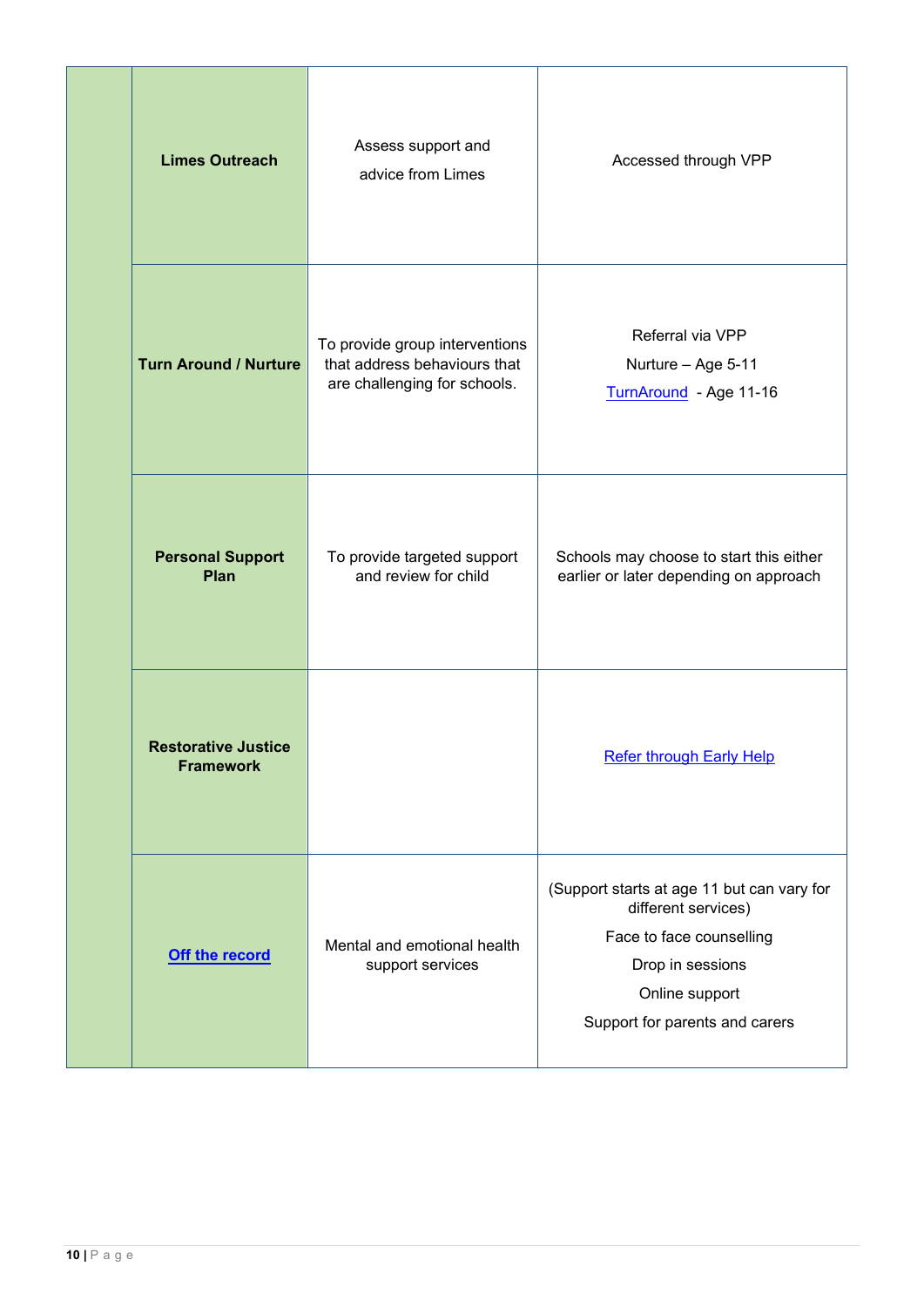|  | <b>Autism services</b> | Autism services works to<br>support young people aged 4-<br>18 with social communication<br>differences or an autism<br>diagnosis.<br>Through supporting the school,<br>family and the young person<br>themselves. | Advice and strategies to support the young<br>person in school.<br>Training for school staff.<br>Parent programmes and one-to-one support<br>for the young person, including support to<br>understand their diagnosis. |
|--|------------------------|--------------------------------------------------------------------------------------------------------------------------------------------------------------------------------------------------------------------|------------------------------------------------------------------------------------------------------------------------------------------------------------------------------------------------------------------------|
|--|------------------------|--------------------------------------------------------------------------------------------------------------------------------------------------------------------------------------------------------------------|------------------------------------------------------------------------------------------------------------------------------------------------------------------------------------------------------------------------|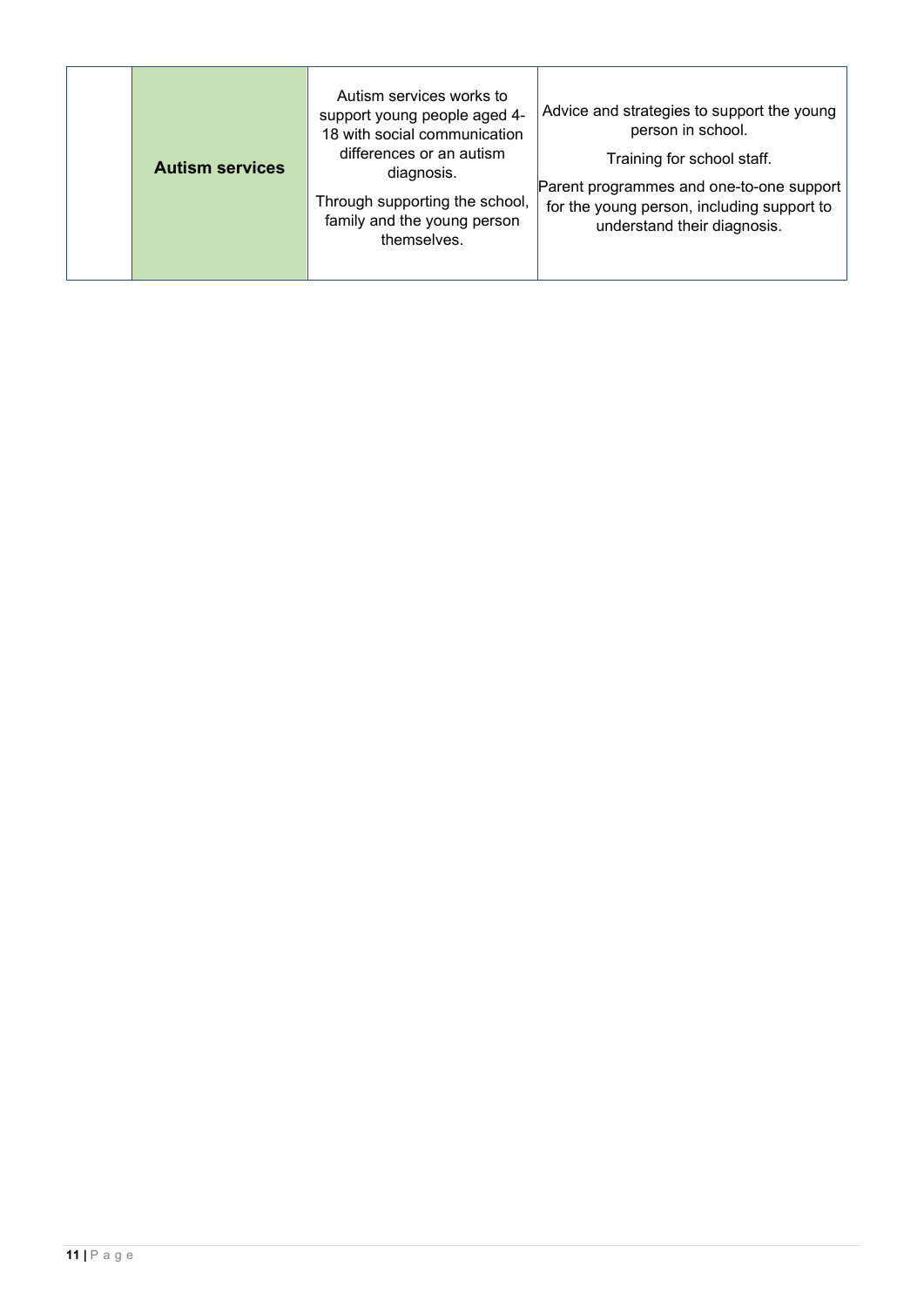### **STAGE 3 – EXTENDED OUT REACH**

|                                              | Intervention                                                                                                                                             | Aim                                                                                          | <b>Notes</b>                                                                                                                                                   |
|----------------------------------------------|----------------------------------------------------------------------------------------------------------------------------------------------------------|----------------------------------------------------------------------------------------------|----------------------------------------------------------------------------------------------------------------------------------------------------------------|
| Advance planning and adjustments             | Root cause analysis 3                                                                                                                                    | To understand the underlying<br>reasons for the behaviours                                   | A further review whether there are further<br>causes for ongoing behaviours.                                                                                   |
|                                              | <b>Personal Support Plan</b>                                                                                                                             | To provide targeted support<br>and review for child                                          | Schools may choose to start this once<br>there has been a                                                                                                      |
|                                              | <b>Adjusted/Reduced</b><br>timetable                                                                                                                     | To support the child to<br>respond more positively<br>to situations at school                | Schools may suggest for parental<br>consideration changes to the pattern of<br>learning across specific days for a time-<br>limited period with clear outcomes |
|                                              | <b>EHCP Coordinator</b><br>engagement (for child<br>with EHCP)                                                                                           | To review the EHCP plan needs<br>of the child                                                | To review the EHCP and decide whether<br>an emergency annual review is called.                                                                                 |
|                                              | <b>Turn Around Plus</b>                                                                                                                                  | Turn Around with additional<br><b>Targeted Youth and Limes</b><br>Outreach                   | Referral through VPP                                                                                                                                           |
| providers<br>Engaging with other educational | <b>Respite to another</b><br>mainstream school                                                                                                           | To support the child<br>emotionally with a break<br>from current situation                   | A collaborative approach with other<br>schools<br>A child is moved for a short period of<br>respite to a different setting.                                    |
|                                              | <b>Managed move</b>                                                                                                                                      | To offer a fresh start to<br>children and young<br>people in education                       | A collaborative approach with other<br>schools<br>A child is moved for a 3-month trial to a<br>potential new mainstream school                                 |
|                                              | <b>Alternative Provision</b><br>(Vocational option dual<br>registered with school/<br>two days at AP c o-<br>ordinated and<br>supported by The<br>Limes) | To offer an alternative<br>curriculum and provide a<br>break from a challenging<br>situation | AP usage should be used in connection<br>with other support                                                                                                    |
|                                              | <b>Dual registered</b><br>placement (2 days<br>Limes + 3 days school)                                                                                    | To provide a flexible<br>blended learning approach<br>between two provisions                 | Referral through VPP (KS4 only)<br>Evidence of multi-agency work and support<br>to access these places.                                                        |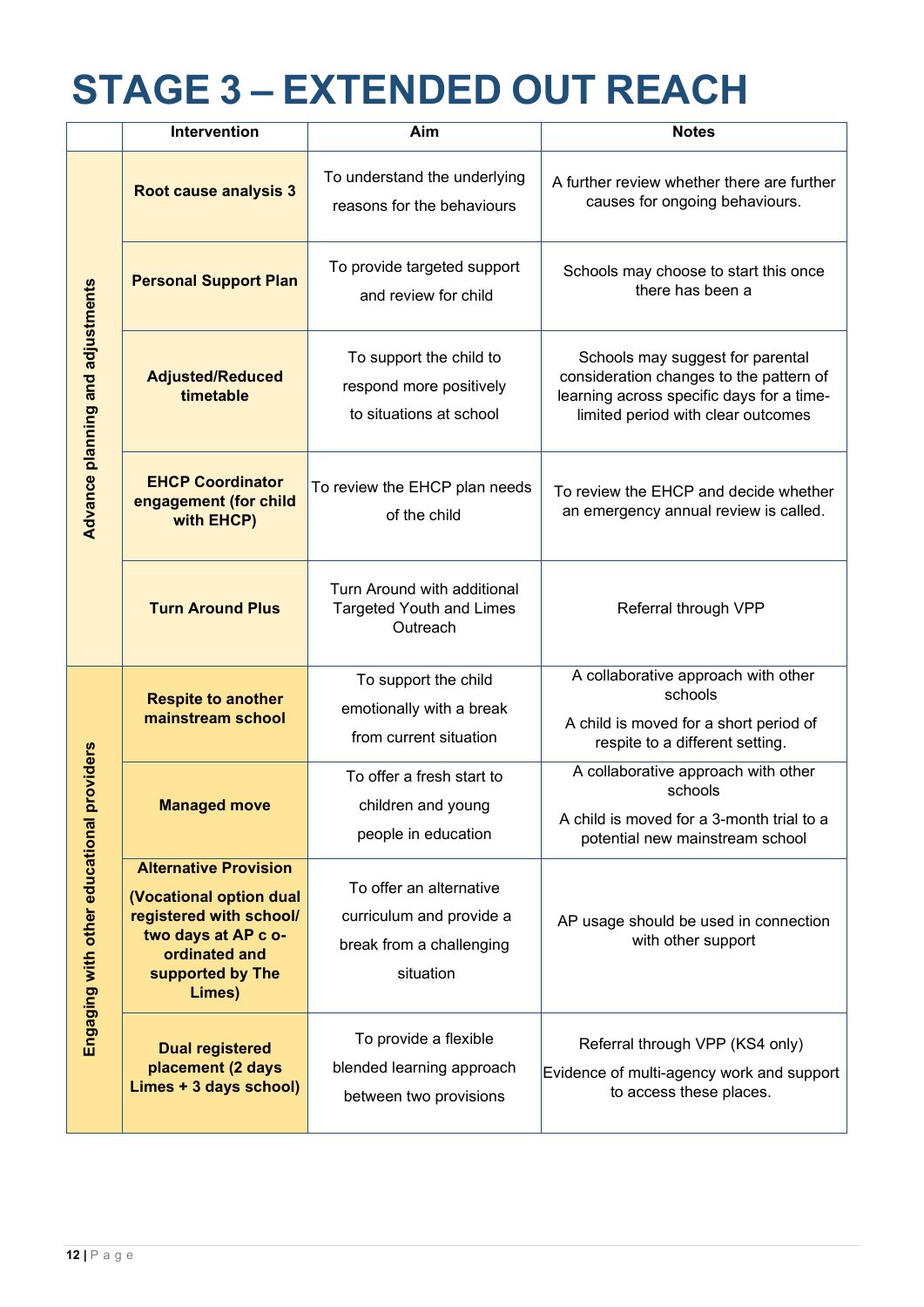# **ACKNOWLEDGEMENTS**

The Graduated Response has been developed through successful collaborative multi-agency working and we would like to thank everyone who has played a part in the development process.

| <b>Name</b>                                         | School/Service                                       |  |
|-----------------------------------------------------|------------------------------------------------------|--|
| Amy Cavilla                                         | Nonsuch High School for Girls                        |  |
| <b>Caroline Ekoku</b>                               | Youth Offending Team                                 |  |
| <b>Catherine Kane</b>                               | <b>SEN Commissioning Consultant</b>                  |  |
| <b>Catherine Lester</b>                             | <b>Cheam Fields Primary Academy</b>                  |  |
| <b>Charlotte Perry</b>                              | Early Help Team                                      |  |
| Craig Edmunds                                       | <b>Targeted Youth Support</b>                        |  |
| <b>Elisabeth Broers</b>                             | Robin Hood Junior School                             |  |
| Emma Bradshaw                                       | The Limes College                                    |  |
| <b>Emma Morris</b>                                  | <b>Abbey Primary School</b>                          |  |
| <b>Fiona Phelps</b>                                 | <b>Assistant Director Education/SEND</b>             |  |
| <b>Heidi Westley</b>                                | <b>Muschamp Primary School</b>                       |  |
| Helen Gasparelli                                    | Head of Inclusion, Cognus                            |  |
| Jackie McCarthy                                     | Family Support, Care Planning and Early Intervention |  |
| <b>Jane Knowles</b>                                 | Sutton Parent Carer Forum                            |  |
| Jon Davey                                           | Carew Academy                                        |  |
| Kate Leyshon                                        | Virtual School for Looked After Children             |  |
| <b>Laura Noulton</b>                                | <b>Integrated Youth Service</b>                      |  |
| Lynda Wallace                                       | <b>Greenshaw High School</b>                         |  |
| <b>Natalie Robins</b>                               | <b>Hackbridge Primary School</b>                     |  |
| Partnership of Sutton Primary School Headteachers   |                                                      |  |
| Partnership of Sutton Secondary School Headteachers |                                                      |  |
| Partnership of Sutton Special School Headteachers   |                                                      |  |
| Paula Harrison                                      | <b>Devonshire Primary School</b>                     |  |
| <b>Peter Naudi</b>                                  | <b>Cheam High School</b>                             |  |
| Sali Goodrich                                       | The Limes College                                    |  |
| <b>Simon Vines</b>                                  | <b>Sherwood Park School</b>                          |  |